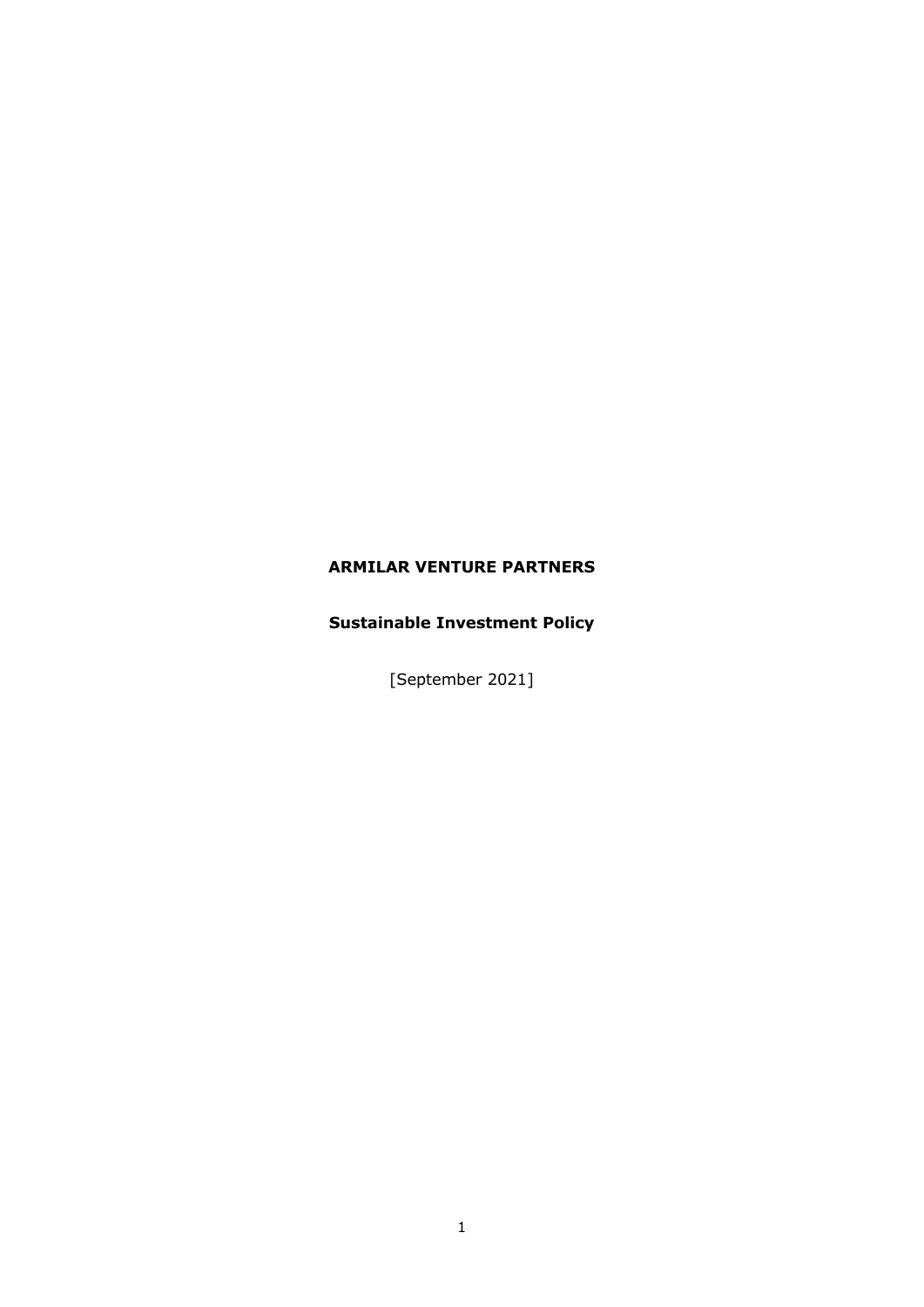#### **1. Introduction**

Purpose. European Regulation (EU) 2019/2088 of the European Parliament and of the Council of 27 November 2019 on sustainability-related disclosures in the financial services sector ("Regulation") requires financial market participants to publish on their websites information about their policies on the integration of sustainability risks<sup>1</sup> in their investment decisionmaking process. The purpose of this Sustainable Investment Policy ("Policy") is to describe Armilar Venture Partners' ("Armilar") approach to sustainable investments and how it integrates sustainability risks across its investment value chain, in particular its assessment and screening of potential investments as well as in the subsequent management and monitoring of such investment.

Scope. This Policy is applicable to all asset classes, sectors and markets in which Armilar invests insofar as they pose any sustainability risks.

Periodic reviews. Considering that sustainable investment practices are constantly developing and evolving, that new risks may arise, public opinion may change and new market standards be introduced, this Policy will be periodically adjusted and revised to reflect any material changes or regulatory developments.

#### **2. Sustainable Investment Process**

#### **a. Exclusion Policy**

First and foremost, Armilar uses certain standard criteria in order to exclude business practices which are in breach of minimum standards of ESG conduct.

In order to minimize sustainability risks arising from the exposure to certain sectors or activities that run manifestly unsustainable business models or business models from which arise high sustainability risk, Armilar will not, directly or indirectly, knowingly conduct business with or invest in companies whose business activity is related to the following industries or services:

| <b>Exclusion criterion</b>    | <b>Brief description</b>                                                                                                                                          |
|-------------------------------|-------------------------------------------------------------------------------------------------------------------------------------------------------------------|
| <b>Weapons and Ammunition</b> | Companies involved in the financing of, the<br>production of or trade in weapons or ammunition of<br>any kind.                                                    |
| Violation of Human Rights     | Companies involved in serious violations of human<br>rights, such as human trafficking.                                                                           |
| Narcotics and Alcohol         | Producers or distributors of narcotics of any kind <sup>2</sup> ,<br>such as tobacco products, distilled alcoholic<br>beverages, drugs and / or related products. |
| Gambling                      | Casinos or equivalent enterprises as well as internet<br>gambling.                                                                                                |
| Adult Entertainment Industry  | Producers or providers of adult entertainment<br>materials.                                                                                                       |

<sup>1</sup> Pursuant to the Regulation, *sustainability risks* comprise any environmental, social or governance event or condition that, if occurring, could cause an actual or potential material negative impact on the value of an investment and / or respective financial return.

 $2$  This does not include narcotics produced for therapeutic or medicinal purposes.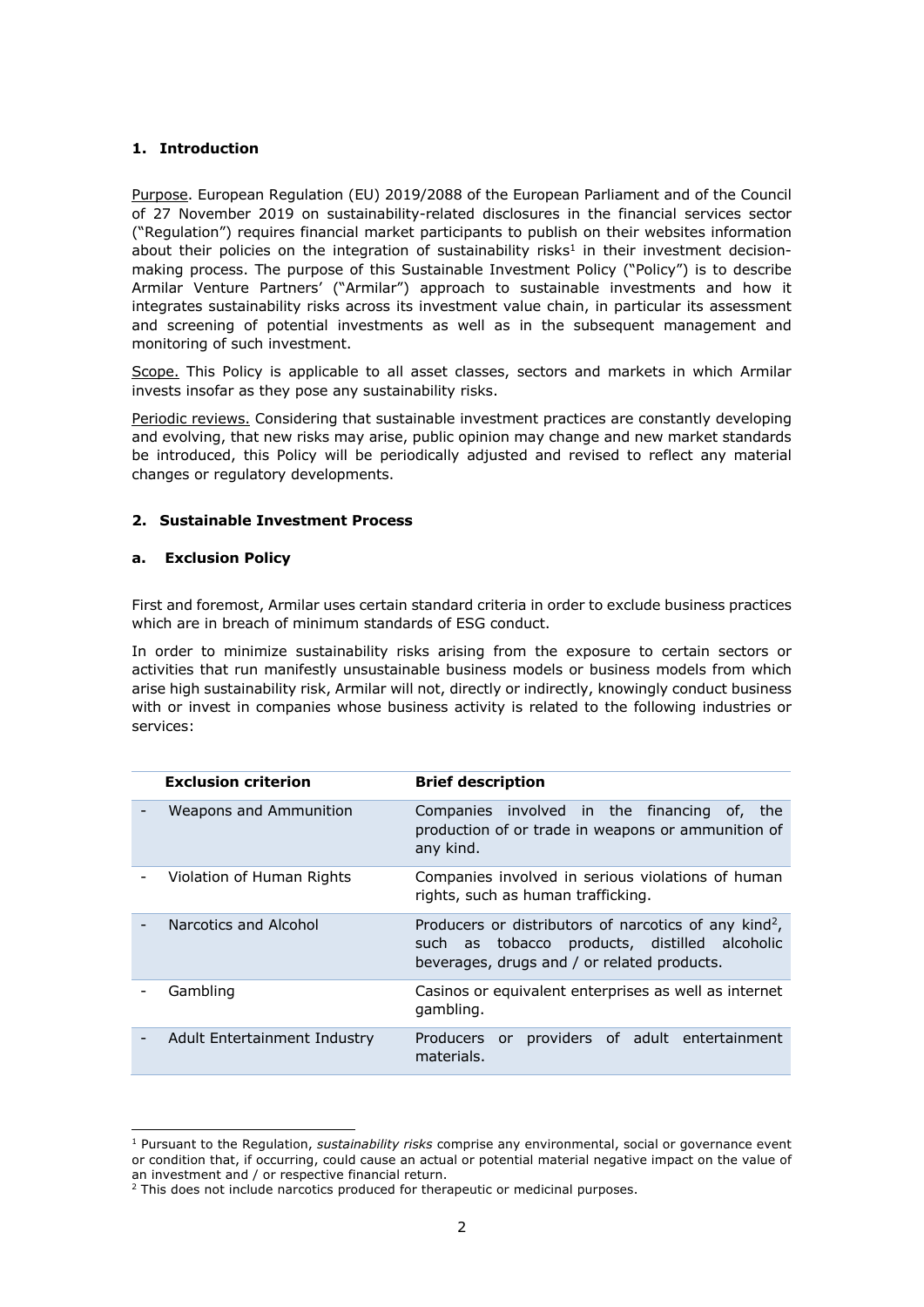| Coal and Oil Industries |            |  | Companies that are significantly involved in fostering<br>the coal and oil industries.                                                                                                                                                                                                                                                                                                                                                                                                                                                    |
|-------------------------|------------|--|-------------------------------------------------------------------------------------------------------------------------------------------------------------------------------------------------------------------------------------------------------------------------------------------------------------------------------------------------------------------------------------------------------------------------------------------------------------------------------------------------------------------------------------------|
| Certain<br>Activities   | Scientific |  | Research Research activities:<br>Aimed at human cloning for reproductive or<br>therapeutic purposes;<br>Intended to modify the genetic heritage of<br>$\bullet$<br>human beings which could make such changes<br>heritable (excluding research relating to cancer<br>treatment of the gonads);<br>Intended to create human embryos solely for<br>the purpose of research or for the purpose of<br>stem cell procurement, including by means of<br>somatic cell nuclear transfer;<br>Relating to genetically modified organisms<br>(GMOs). |

The above exclusion list is applied by Armilar in a pre-investment / initial screening phase in which it assesses potential investments and defines companies in which it refrains from investing. The exclusion list is implemented considering Armilar's investor's best interests and will be subject to periodic reviews and, if necessary, amendments.

### **b. Integration of ESG factors in Armilar's investment process**

Armilar recognises that sustainability factors have a significant impact on the financial outlook of a company and its value. Environmental, social and governance factors ("ESG") represent important information to assess investment risks and opportunities, to understand and manage investment risks and to identify opportunities for enhancement of returns.

Armilar will take into consideration the following sustainability factors in its analysis of potential investments and in its decision-making processes:

| Environmental | identification<br>of o<br>environmental<br>and<br>Assessment<br>consequences and issues of an investment;<br>Assessment of the impacts related to companies' activities,<br>$\bullet$<br>products and services which mitigate climate change<br>challenges and greenhouse gas emissions;<br>Consideration of companies' efficient energy consumption<br>and responsible disposal of hazardous waste;<br>Consideration of companies' use of natural resources in their<br>$\bullet$<br>operations and protection of ecosystems by avoiding<br>negative impacts.                                                                                             |
|---------------|------------------------------------------------------------------------------------------------------------------------------------------------------------------------------------------------------------------------------------------------------------------------------------------------------------------------------------------------------------------------------------------------------------------------------------------------------------------------------------------------------------------------------------------------------------------------------------------------------------------------------------------------------------|
| Social        | Assessment and identification of relevant social and human<br>٠<br>rights issues of an investment;<br>Review of the social impact generated by companies;<br>٠<br>Review of companies' gender equality and diversity policies,<br>$\bullet$<br>as well as non-discriminatory employment practices;<br>Review of companies' reputation, goodwill and license to<br>٠<br>operate;<br>Assessment of companies' commitment to the protection of<br>$\bullet$<br>privacy and security of personal data;<br>Assessment of companies' preservation of human rights and<br>٠<br>avoidance of any human rights abuses;<br>Review of companies' work practices.<br>٠ |